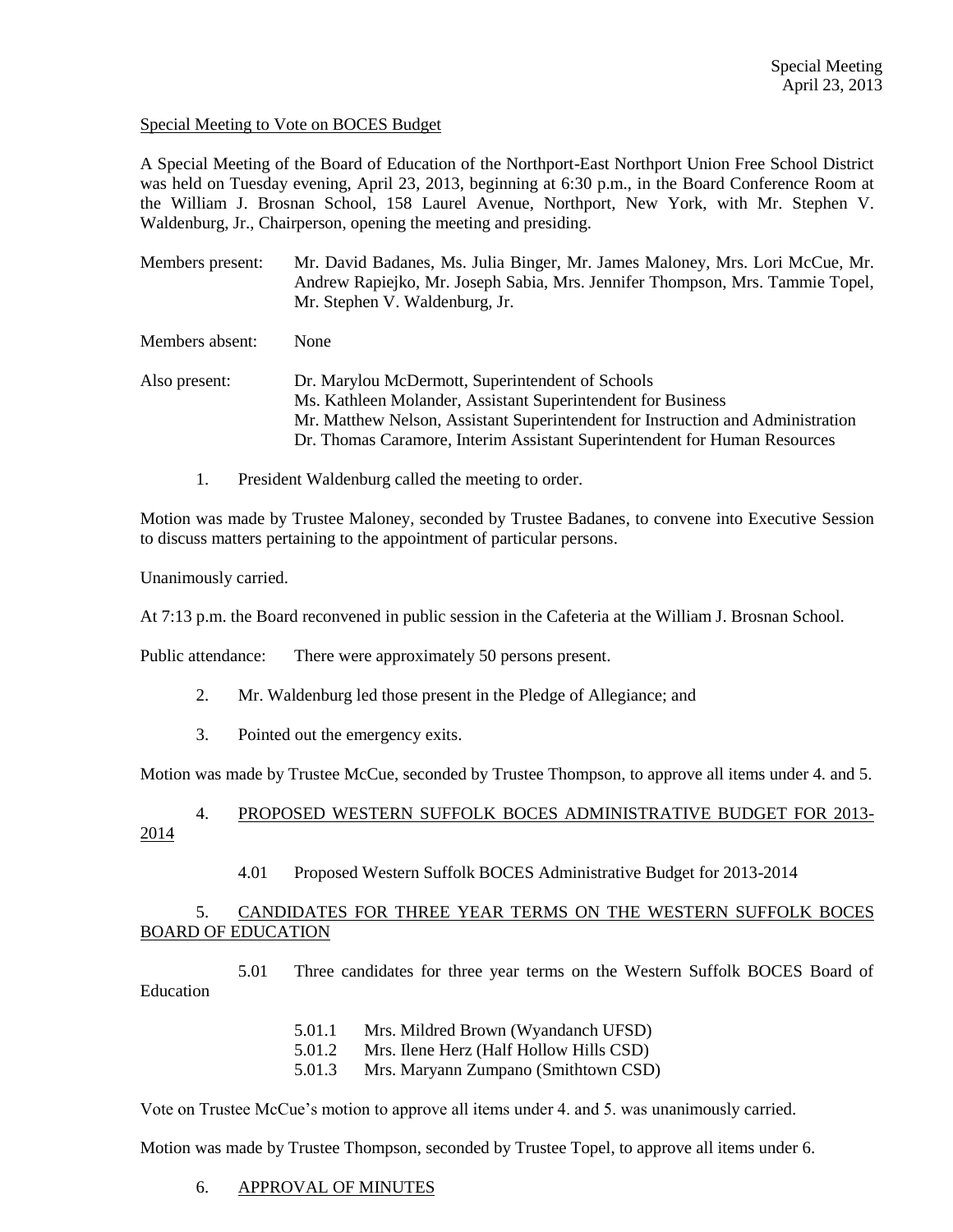6.01.1 Special Meeting, March 18, 2013 6.01.2 Special Meeting, April 8, 2013

Unanimously carried.

## PUBLIC PARTICIPATION

President Waldenburg opened the floor to students who wished to express their concerns regarding the high school art program.

| Name                      | Comment                                                                                                                                                                                                                |  |  |
|---------------------------|------------------------------------------------------------------------------------------------------------------------------------------------------------------------------------------------------------------------|--|--|
| Sierra Sales              | Stated that the art program has a population of very talented staff who encourage                                                                                                                                      |  |  |
| <b>Student</b>            | students to learn and better themselves through amazing opportunities. Ms. Sales<br>asked the Board to consider the future art students and recognize the extreme talents<br>of the teachers and keep the art program. |  |  |
| Callie Spiros<br>Student  | Stated that the high school art department is continually ranked and honored as a top<br>program in New York State. Ms. Spiros asked the Board not to cut staff and take<br>away from the extraordinary art program.   |  |  |
| Luke Alexander<br>Student | Stated that it would be devastating to make cuts to the art program and that art is a<br>fundamental part of a well rounded education leading to greater academic<br>achievement.                                      |  |  |

Dr. Thomas Caramore, Interim Assistant Superintendent for Human Resources, stated that staffing at the high school level is done based on student opportunity, choice and scheduling. Dr. Caramore stated that there are no students that were told they could not take an art class. All courses are running, some coseated due to very low enrollment.

| Nicholas Locke<br>Student | Stated that the possible explanation for low student enrollment is because many<br>students did not know about the course selections and stated that he hoped next year<br>there would be presentations on the courses in person. |  |  |
|---------------------------|-----------------------------------------------------------------------------------------------------------------------------------------------------------------------------------------------------------------------------------|--|--|
| Julia Tannenbaum          | Stated that taking an art class is not a free 100 and asked if the teachers are taken                                                                                                                                             |  |  |
| Student                   | away who will be teaching the classes.                                                                                                                                                                                            |  |  |
| Ryan Walsh                | Stated that the students are in the dark as to how the process works and asked if                                                                                                                                                 |  |  |
| Student                   | there was an alternative to having the teachers laid off.                                                                                                                                                                         |  |  |

President Waldenburg stated that the organization of classes and assignment of teachers is driven by student choices and by declining enrollment.

Callum Hutchinson Stated that the art classes are filled with extremely dedicated students. Student

Superintendent McDermott recognized art teachers Craig Mateyunas, Marie Randazzo and Michelle Rosa for their outstanding contributions to the District.

Motion was made by Trustee Thompson, seconded by Trustee Topel, to approve all items from 7.01 through 8.17.

#### 7. SUPERINTENDENT'S REPORT, GENERAL – FOR BOARD ACTION

7.01 Personnel Schedules, each dated April 23, 2013, and each attached and made part of the official minutes: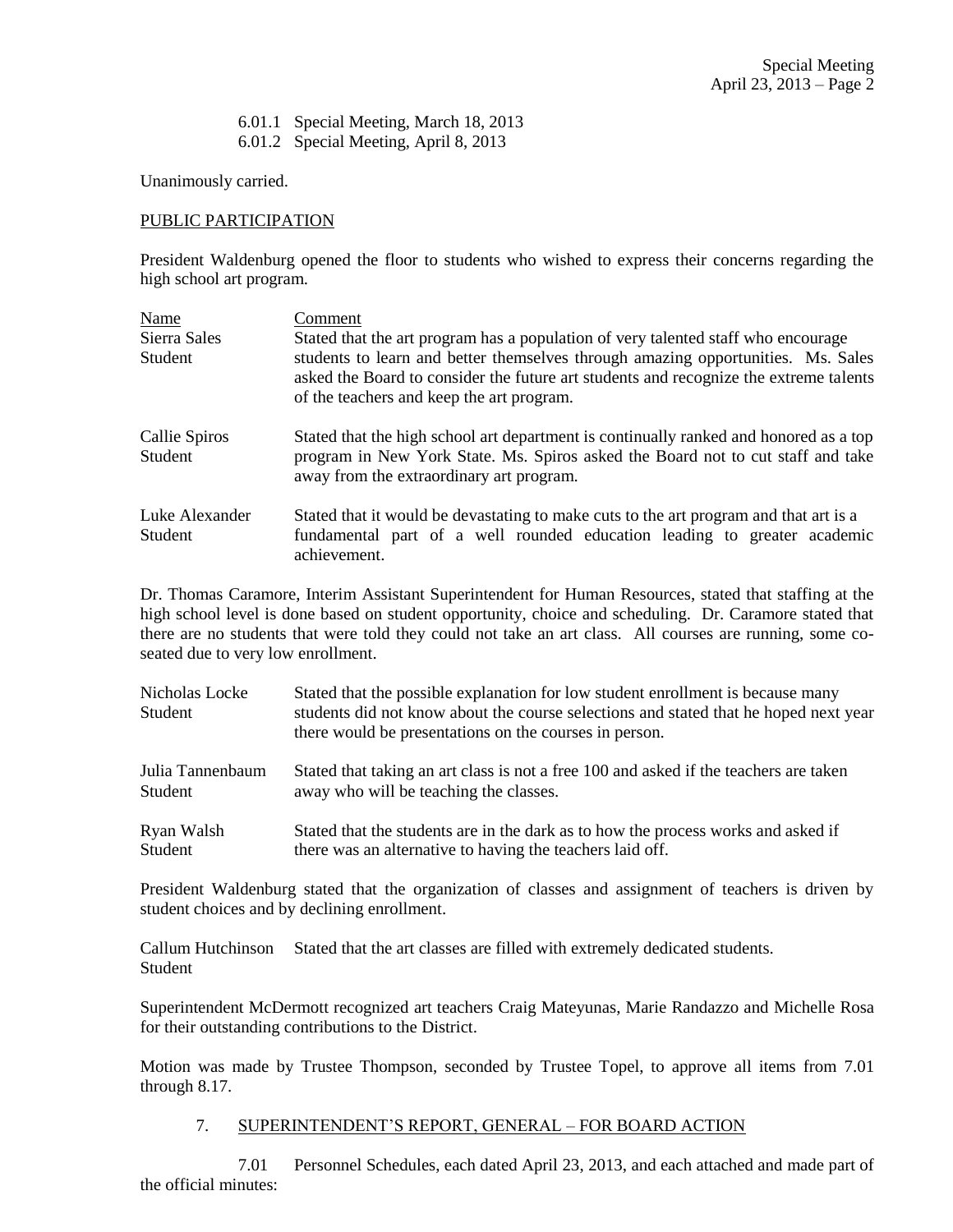#### 7.01.1 Schedule A – Certified Staff

7.02 Receiving for a second reading and adopting the following textbooks:

| 7.02.1 |            | History for the IB Diploma – The Cold War | IB HOTA 12 |
|--------|------------|-------------------------------------------|------------|
|        | Allan Todd | <b>Cambridge University Press</b>         | Grade 12   |

- 7.02.2 History for the IB Diploma Authoritarian and Single-Party States Todd and Waller Cambridge University Press IB HOTA 12
- 7.02.3 History for the IB Diploma The Arab-Israeli Conflict 1945-79 Jean Bottaro Cambridge University Press IB HOTA 12
- 7.03 Receiving for a second reading and adopting the following Policy:

7.03.1 #9510.4 – *Terms and Conditions of Employment for Security Personnel*

### 8. SUPERINTENDENT'S REPORT, FINANCIAL – FOR BOARD ACTION

8.01 Taking specified action on the following BIDS:

#### CAPITAL PROJECT

8.01.1 AWARD: Re-Bid Masonry Chimney Extension at Northport High School (Project #58-04-04-03-0-010-025)

8.02 Receiving the following donations to the District:

| 8.02.1               | \$25.00 from Daniel and Susan Torpey to the David A. Trachtenberg    |
|----------------------|----------------------------------------------------------------------|
| Memorial Scholarship |                                                                      |
| 8.02.2               | \$100.00 from Doris E. Walker-Smith to the Geraldine Wolf Welch      |
| Scholarship          |                                                                      |
| 8.02.3               | \$125.00 from Charles and Barbara Beck to the Robert Rothar Memorial |
| Scholarship          |                                                                      |
| 8.02.4               | \$200.00 from Ellsworth and Eric Welch to the Geraldine Wolf Welch   |
| Scholarship          |                                                                      |
| 8.02.5               | \$25.00 from Daniel and Susan Torpey to the David A. Trachetenberg   |
| Memorial Scholarship |                                                                      |
| 8.02.6               | \$50.00 from Kristen and Daniel Rozell to the David A. Trachtenberg  |
| Memorial Scholarship |                                                                      |
| 8.02.7               | \$500.00 from David and Patricia Welch to the Geraldine Wolf Welch   |
| Scholarship          |                                                                      |
| 8.02.8               | \$100.00 from Frances and Bertram Delmage to the Lt. Commander       |

Christopher Tragna Memorial Scholarship

8.03 Approving the following resolution:

"BE IT RESOLVED, that the Board of Education hereby gratefully accepts a donation of \$9,600 from Northport-East Northport residents whose names are more fully set forth in the attached document, for the purpose of the Northport Middle School Sixth Grade Trip to Medieval Times in Lyndhurst, New Jersey, Monday, May 13, 2013 and increase the 2012-2013 budget code A2110.4161.23.2902 by \$9,600 for this purpose.

BE IT RESOLVED, that the Board of Education hereby approves an increase in the revenue code A2705 of the 2012-2013 budget by \$9,600 with the understanding that this increase in revenue is the result of donations from Northport-East Northport residents"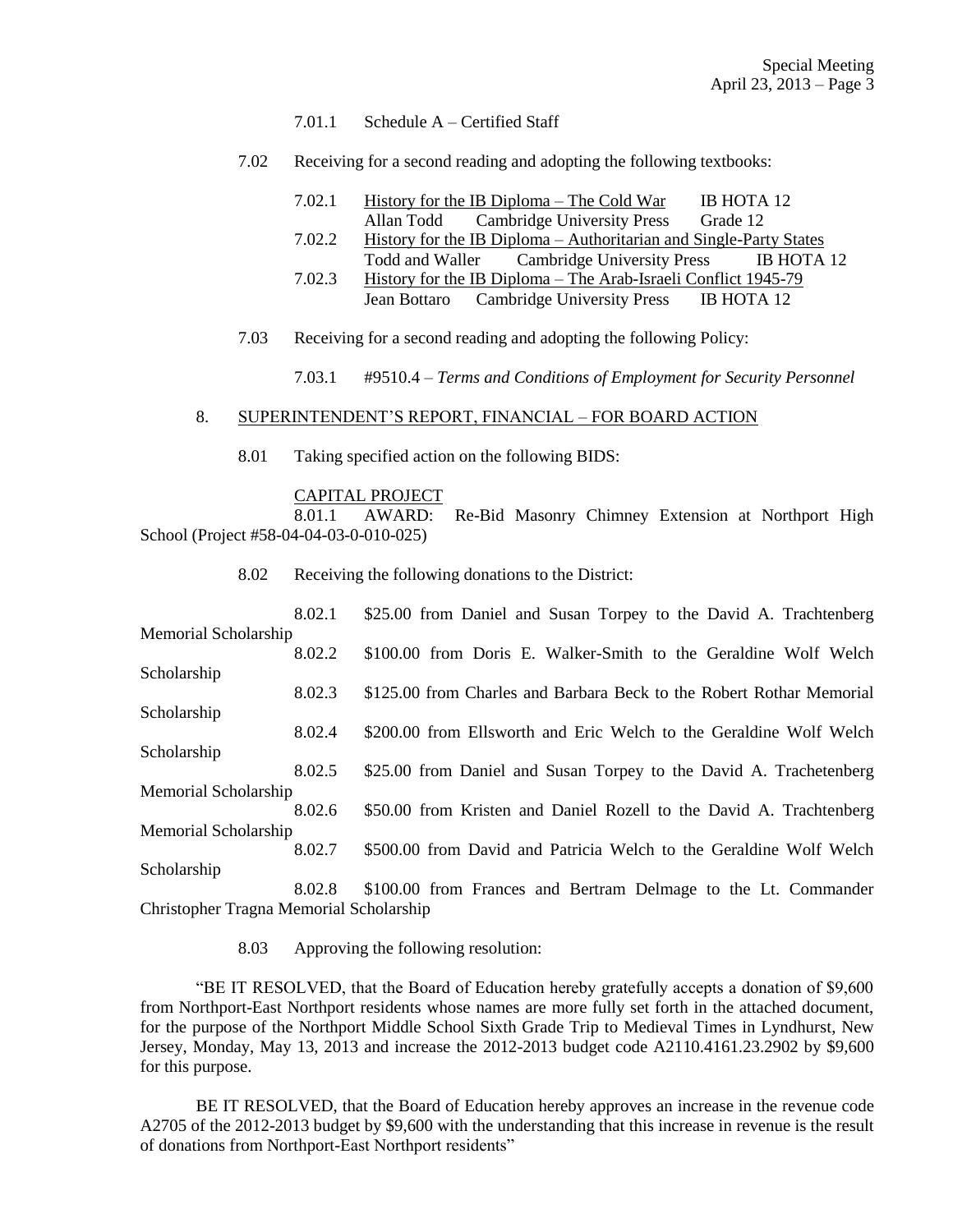8.04 Approving a Contract between the Northport-East Northport Union Free School District and McCarney Enterprises, Inc. d/b/a McCarney Tours (FAS)

8.05 Approving a Contract between the Northport-East Northport Union Free School District and NLC Tours, LLC (FAS)

8.06 Approving the following resolution:

"BE IT RESOLVED, that the Board of Education hereby gratefully accepts a donation of \$465 from Northport-East Northport residents whose names are more fully set forth in the attached document, for the purposes of covering the cost of transportation for a Northport High School Urban Studies field trip and increased the 2012-2013 budget code A2110.4161.30.2903 by \$465 for this purpose.

BE IT RESOLVED, that the Board of Education hereby approves an increase in the revenue code A2705 of the 2012-2013 budget by \$465 with the understanding that this increase in revenue is the result of donations from Northport-East Northport residents"

8.07 Approving a Rider to Agreement between the Board of Education of the Northport-East Northport Union Free School District and Medieval Times Dinner & Tournament, Inc. (NMS)

8.08 Approving a Consultant Agreement between the Northport-East Northport Union Free School District and the Long Island Center for Arts and Sciences (OAS)

8.09 Approving a Rider to Agreement between the Board of Education of the Northport-East Northport Union Free School District and NationsClassroom, LLC (ENMS)

8.10 Authorizing the Board President to sign contracts with the following school district to provide health services for Northport-East Northport students attending schools in that district during the 2012-2013 school year:

8.10.1 Three Village Central School District, one (1) student attending Laurel Hill School @ \$864.19, totaling \$864.19

8.11 Approving the following resolution:

"BE IT RESOLVED, that pursuant to the requirements set forth in Section 1716 of the Education Law of the State of New York, the Board of Education of the Northport-East Northport Union Free School District hereby authorizes the submission of the attached Property Tax Report Card to the State Education Department."

8.12 Approving the following Change Order:

8.12.1 Change Order No. 1, dated February 22, 2013, SED Project #58-04-04- 03-0-003-020, Boiler Replacement and Field Irrigation at East Northport Middle School, reduction in the amount of \$22,335.42

8.13 Approving the following resolution:

"BE IT RESOLVED, that the Board of Education hereby gratefully accepts a donation of \$4,127 from the Northport High School Student Activities Fund for the purpose of the Northport High School Chorus/Orchestra Music in the Parks field trip and to increase the 2012-2013 budget code A2110.4010.00.2011 by \$4,127 for this purpose.

BE IT RESOLVED, that the Board of Education hereby approves an increase in the revenue code A2705 of the 2012-2013 budget by \$4,127 with the understanding that this increase in revenue is the result